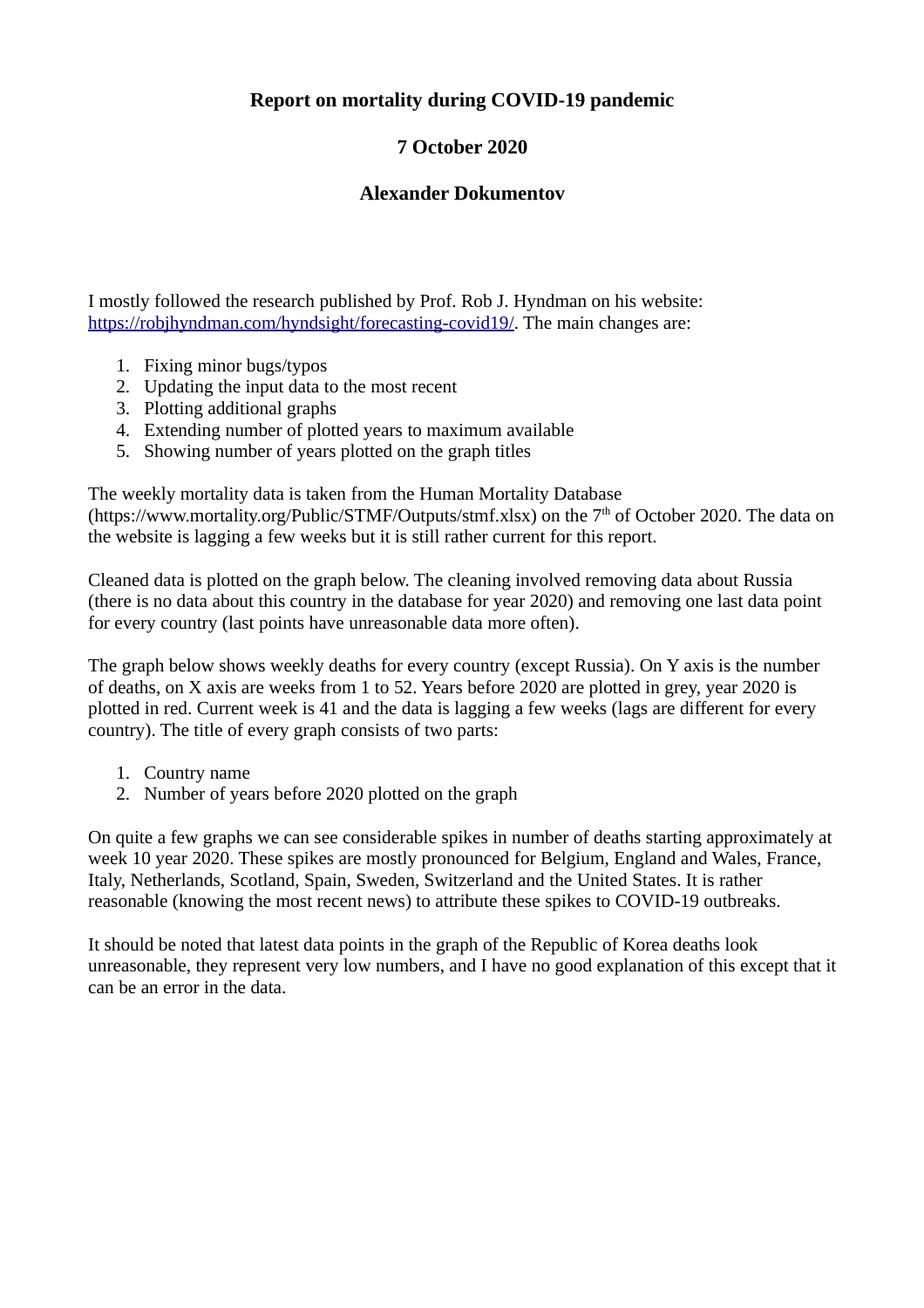

It would be much more convenient to plot the data as an excess of deaths. This is done in the graph below.

The "normal" amount of deaths is taken as the median of the last 10 years (or as many available in the data before 2020). Then the "normal" deaths are subtracted from every year and the result is presented as percentage of the "normal" deaths.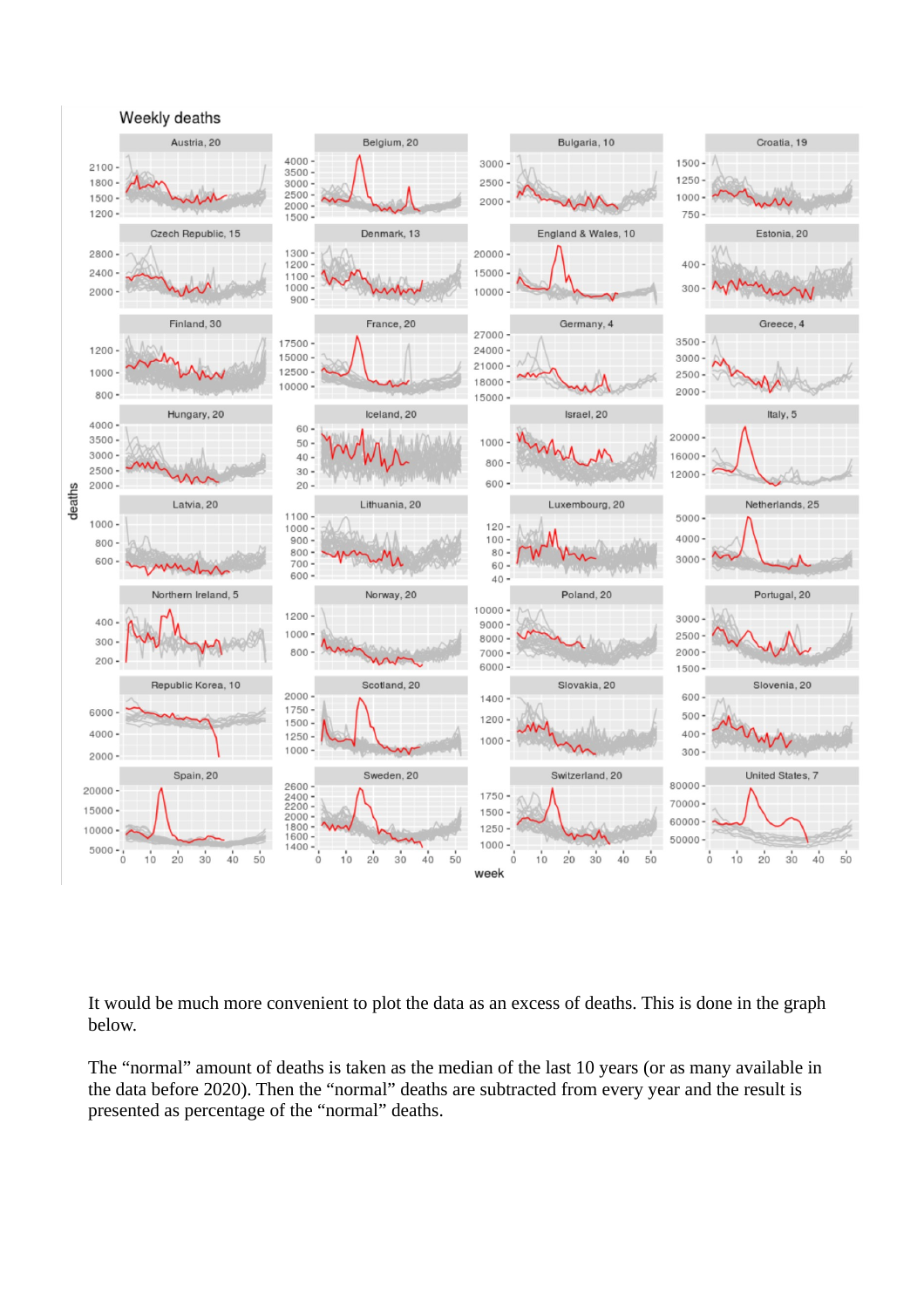

The last graph shows that excess of deaths jumped in some weeks by about 160% in Spain, 120% in England and Wales, 90% in Belgium, Italy, Scotland, 70% in France, Netherlands, 50% in Sweden, Switzerland and United States. This explains many sad video reports from some of these countries showing hospitals full of patients, funerals, multiple graves, etc.

Other countries had no jumps or they are not so pronounced taking into account variability of deaths during previous years (different for every graph). It can be explained by:

- 1. Preventive measures which shielded the most vulnerable part of population (Germany? Finland? Denmark?)
- 2. Better and more available for public health system (Germany? Finland? Denmark?)
- 3. High wealth of the whole population (Germany? Finland? Denmark?)
- 4. Younger population